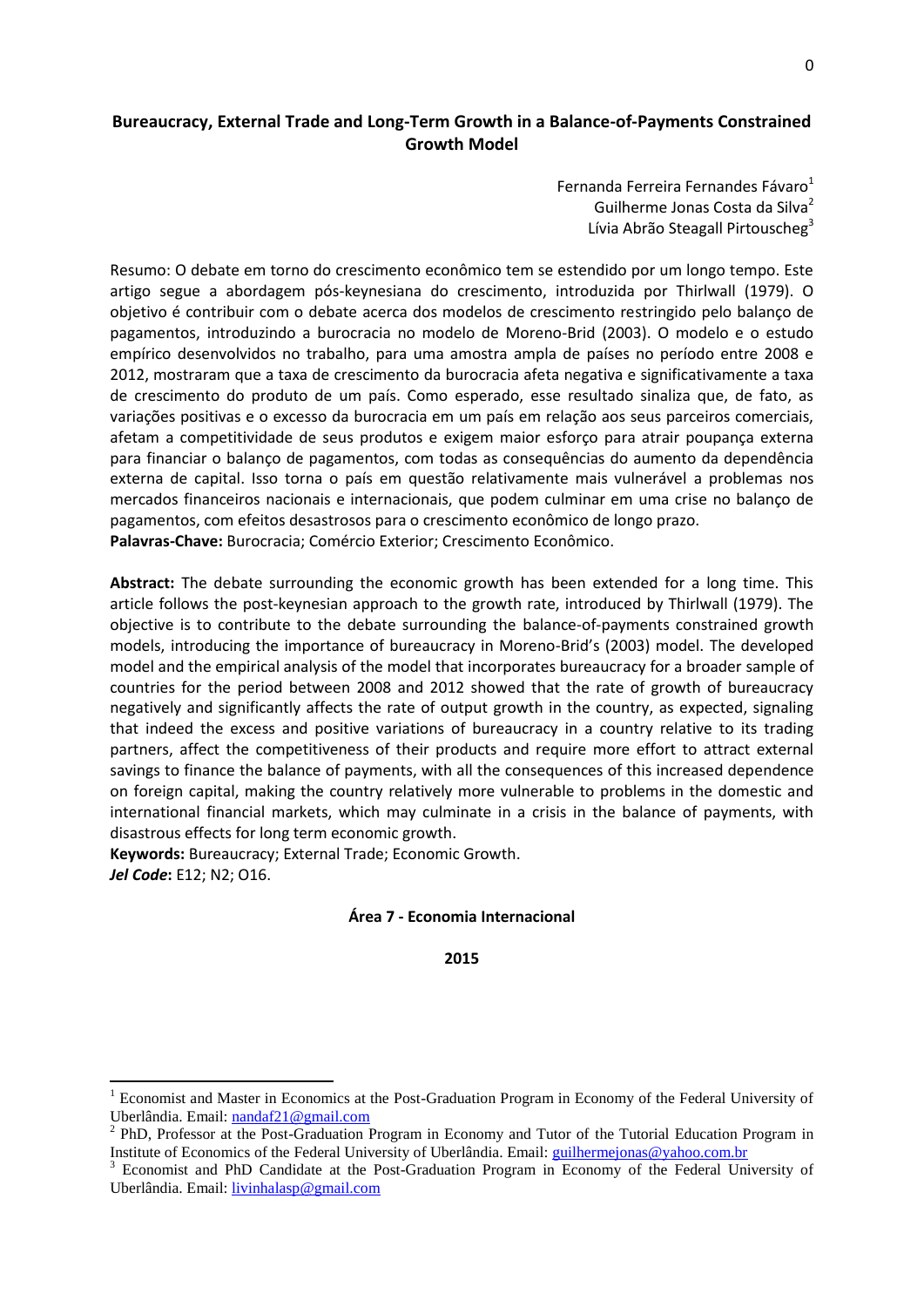## **1. Introduction**

This paper has as its origin point the post-keynesian growth approach, meaning that it explains economical growth through demand components. This line of thought was initially developed considering the seminal works of Kaldor, which introduced the argument that the growth rate of exports detained the capability of restraining the output growth rate, as it is considered the main component of the aggregated autonomous demand in open economies. The growth rate of exports is a condition to achieve a virtuous growth cycle. The higher the exports growth to any given country is, *ceteris paribus*, the bigger the output growth rate will be.

This paper aims to contribute to the debate over the constrained growth models by adding the bureaucracy to the results presented by Moreno-Brid (2003).

The effort to analyze the role and significance of the bureaucracy in models export led growth, since, in excess, it is believed that may affect the competitiveness of the products of a country relative to its trading partners, reducing the net export and hence the rate of long-term growth.

The post-keynesian macroeconomic agenda rescues the central role of the state, in particular, in a way to create an economic environment favorable to the promotion of longterm growth. Institutions are fundamental to allow a "regular" working system, but the excess and the constant changes of these institutions should be avoided, as they compromise decision making by entrepreneurs and hence economic activity in the country. Therefore, even though bureaucracy is nedded, it is tested the hypothesis that it's growth in relation to their trading partners can reduce the competitiveness of exports and jeopardize the growth of an economy.

In order to achieve the goal presented, besides this introduction, the paper is structured as follows: in the second section, a brief discussion of the origin and the recent ramifications of the BPC Growth Model is presented. In the third section, a new version of the Moreno-Brid (2003) model is demonstrated, one that includes the bureaucracy component. In the forth section, the data base, the methodology and the obtained results are detailed. Finally, at the last section, concluding remarks are made.

### **2. Balance-of-Payments Constrained (BPC) Growth Model**

In order to avoid an exhausting review of the many theoretical models available in literature, including those of distinct theoretical matrixes, a brief revision of the Kaldorian long-term growth literature is presented, in which the behavior of the long-term economic growth rate is explained by the demand components. In these models, it is the export growth rate that detains the capability of constraining the growth rate, since it is considered the main component of the aggregated autonomous demand in open economies.

In Kaldor's model, the items in the balance of payments, besides net exports, are not considered as a way of simplifying the analysis. In order to achieve the balance of payments equilibrium, the variable of adjustment is the output, meaning that a rise in the output level elevates imports up to the point in which the total value of exports equals to the total value of imports. Therefore, "the higher is, *ceteris paribus,* the growth of exports in a country, the higher its output growth rate would be" (Freitas, 2003).

Thirlwall"s (1979) model advances when compared to this one as it shows that the economic growth rates differs between countries due to restrictions caused by the balance of payments, that are related to different income elasticities of exports and imports. Thus, it is encountered in the balance of payments the restriction to demand expansion. According to Thirlwall"s Law, the growth rate of any given country will be constrained by its performance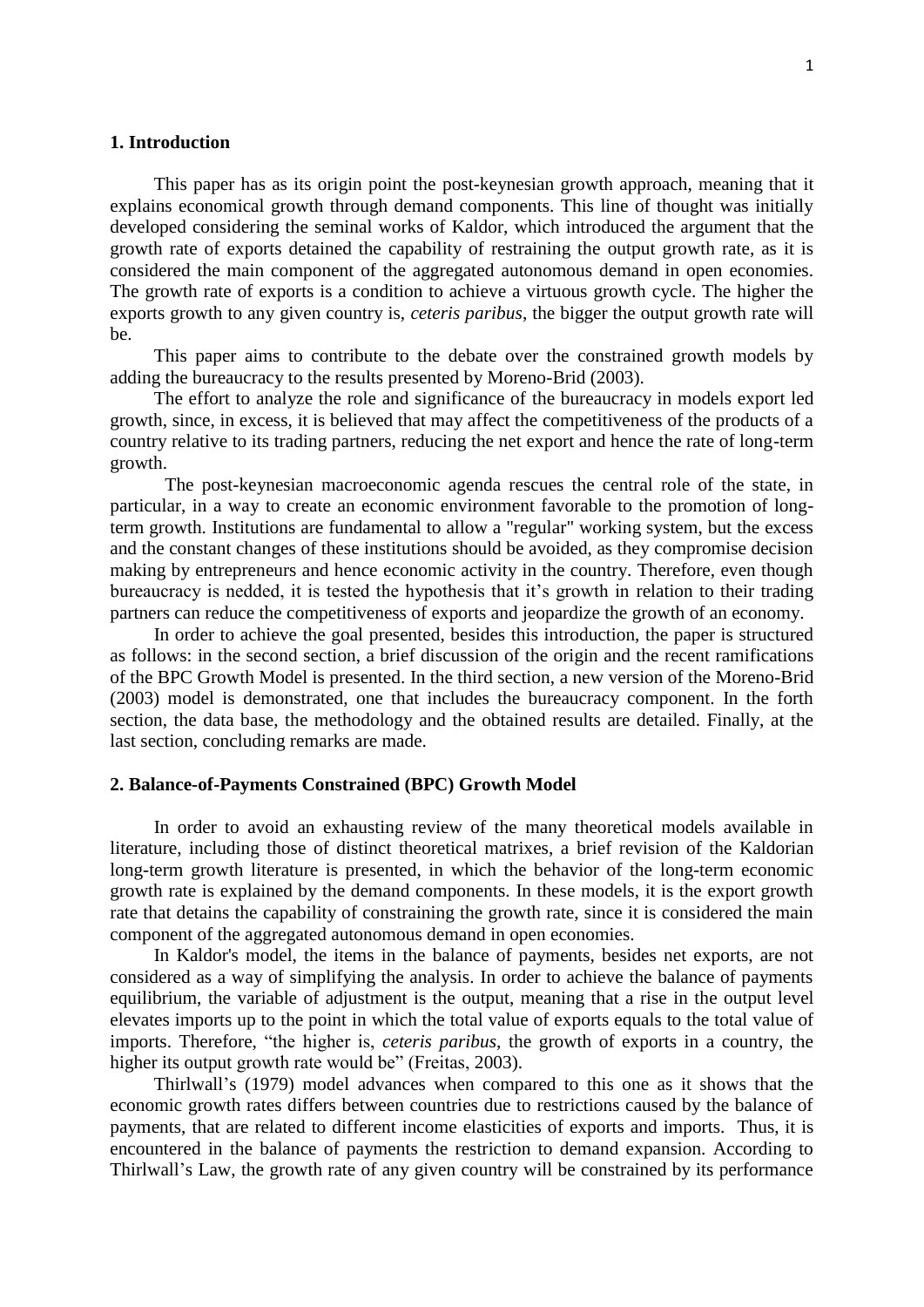in external exchanges, or even better, by the size of its income elasticity of imports related to its pace of exports expansion:

$$
y_b = \frac{x}{\pi} \tag{2.1}
$$

where  $y_b$  is the output growth rate, *x* is the exports growth rate and  $\pi$  is the income elasticity of imports.

Thirlwall (1979) has advanced in comparison to Kaldor"s model by showing that the economic growth rates differ between countries due to constraints to the expansion of the demand provoked by the balance of payments, that are related to the different income elasticities of exports and imports. This model has considered the external constraints created by the need of economies to import to the long-term growth, which became known as the Balance-of-Payments Constrained Growth Model (BPC Growth Model).

It was then established Thirlwall"s Law, according to which the long-term growth rate of a country is constrained by the size of its income elasticity of imports related to the pace of exports expansion. Thirlwall and Hussain"s (1982) model added, after this, a constraints given by the evolution of foreign capital inflow, besides the presented by net exports and terms of trade.

Following this, Moreno-Brid (1998-1999) aimed to adapt the BPC growth model to developing and emerging economies. The author claims that the accounting constraints imposed by Thirlwall and Hussain (1982) would not be enough to guarantee that the evolution of foreign capital inflows would not generate an unsustainable pattern of foreign indebtedness. Indeed, he presented a growth model that considers a simple constraints to the evolution of foreign capital inflows, which would restrain the expansion of external debt, in other words, the relation between the current account deficit (F) and income (Y) must be maintained balanced.

Moreno-Brid (2003) presented a new version of his own model, which considered also the net interest payments abroad, in order to better adapt his model to the emerging countries, particularly to the Latin-American ones, maintaining the constraint for a sustainable growth of external debt.

The new equation to calculate the output growth rate for Moreno-Brid"s (2003) model may be expressed by:

$$
y_b = \frac{\theta_1 \xi z - \theta_2 r + (\theta_1 \eta + \psi + 1)(p_d - p_f)}{\pi - (1 - \theta_1 + \theta_2)};
$$
\n(2.2)

This equation shows that the income growth rate depends on the world"s real income, on the amount of net interest payments abroad, as well as on domestic prices and foreign prices. Note that the variables *r* and  $p_f$  are negatively related to  $y_b$ .

Assuming that the terms of trade variation  $(p_d - p_f)$  are not significant:

$$
y_b = \frac{\theta_1 \xi z - \theta_2 r}{\pi - (1 - \theta_1 + \theta_2)}\,;
$$
\n(2.3)

If the current account deficit is zero  $(1 - \theta_1 + \theta_2 = 0)$  and, hence,  $(1 - \theta_1 = -\theta_2)$ , it is obtained a new version of Thirlwall"s Law, which provides the income growth rate that is compatible with equilibrium in the balance-of-payments:

$$
y_b = \frac{\theta_1 \xi z - (1 - \theta_1)r}{\pi}
$$
, where:  $x = \xi z$ . (2.4)

If net interest payments abroad are assumed as constant  $(r = 0)$  or not significant  $(1 = \theta_1)$ , then equation (2.1) becomes the original Thirlwall's Law: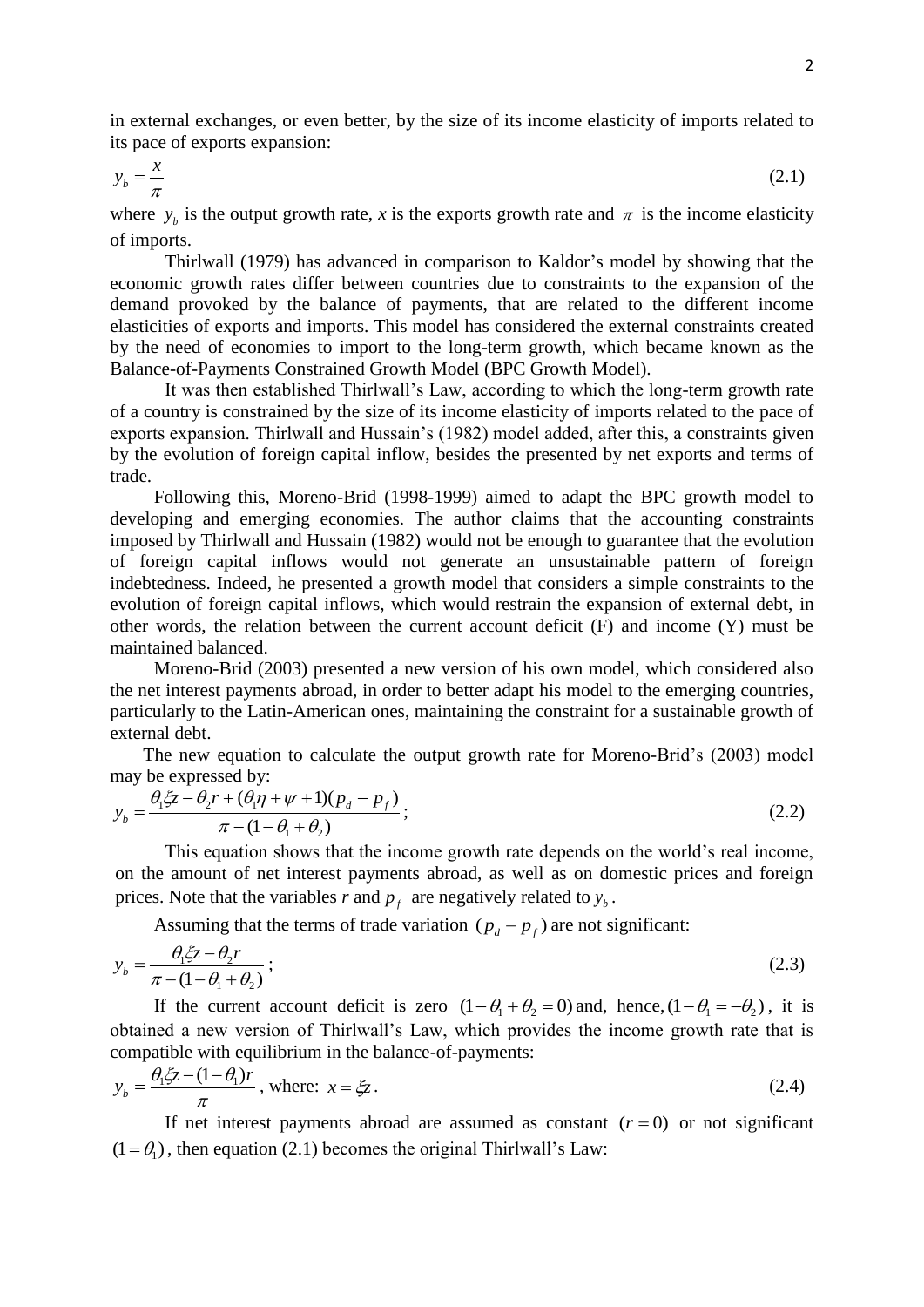$$
y_b = \frac{x}{\pi}
$$

Having this version of Moreno-Brid's (2003) model as a starting point, the aim is to include the bureaucracy incident in exports and imports to the model, as a manner to evaluate their impacts over long-term growth in a balance-of-payments constrained growth model.

# **3. A BPC Growth Model with Current Transfers and Bureaucracy 3.1 Theoretical Considerations**

Several empirical *studies* undertaken in many countries have demonstrated the veracity of "Thirlwall's Law", but some developing countries had significantly different rates of growth than the established by Thirlwall. Aware of this, Thirlwall and Hussain (1982), Moreno-Brid (1998-99), Moreno-Brid (2003), among others, presented contributions, with the inclusion of variables in the original model in order to try explaining why developing countries grew faster than the balance-of-payments constraint should allow.

Hussain (2006) points out that:

The time for class discussion came and all the debate seemed to linger around one basic query: if growth could be explained by a rule which contained two variables only, what was the relevance of many other socio-economic variables that could also influence the growth process? What about the role of policies and economic management? What about the role of capital, labour and technical progress? The answers of the Professor were convincing to some students, but confusing to many others. In an attempt to relieve our baffled faces he concluded the discussion by saying in a pleasant fusion of smile and speech "*Simple laws make good economics'.* And as he was leaving the classroom, his smile turned gradually into a laugh that engulfed his remark: "*if this rule comes to be known as Thirlwall's Law, I will retire'.* Less than one year after the publication of the manuscript in 1979 the rule was crowned as *'Thirlwall's Law'.*

Although, according to Thirlwall (2011), the contributions can not significantly affect the model's predictions, it is believed that the observation of the empirical evidence is important, particularly for in development, as if determined variable has statistical significance, its omission may cause bias in the estimations.

The basic form can be synthesized by Harrod"s dynamic multiplier for foreign trade, which, under the assumption of constant relative prices and lack of capital flow, postulates that the growth rate of a country is determined by its volume of exports divided by its income elasticity of demand for imports. The extended form of the model, introduced by Thirlwall and Hussain (1982) had incorporated the effects of changes in terms of trade and capital flows, which can cause a deviation of the growth rate predicted by the basic model.

It is proposed to introduce bureaucracy in the model, which, in excess, can become a hindrance to net exports and hence to the rate of long-term growth. Keynes argues that the efficiency with which governments administer the economic environment and the provision of public goods is crucial to output growth of a country.

The post-Keynesian macroeconomic agenda rescues the central role of the State, in particular, in order to create an economic environment favorable to the promotion of longterm growth. According to Ferrari Filho and Conceição (2001), one can take in Minsky one of the most significant contributions in order to link the importance of institutions and of the "institutional environment" to the theoretical principles of the General Theory Keynes.

 $(2.5)$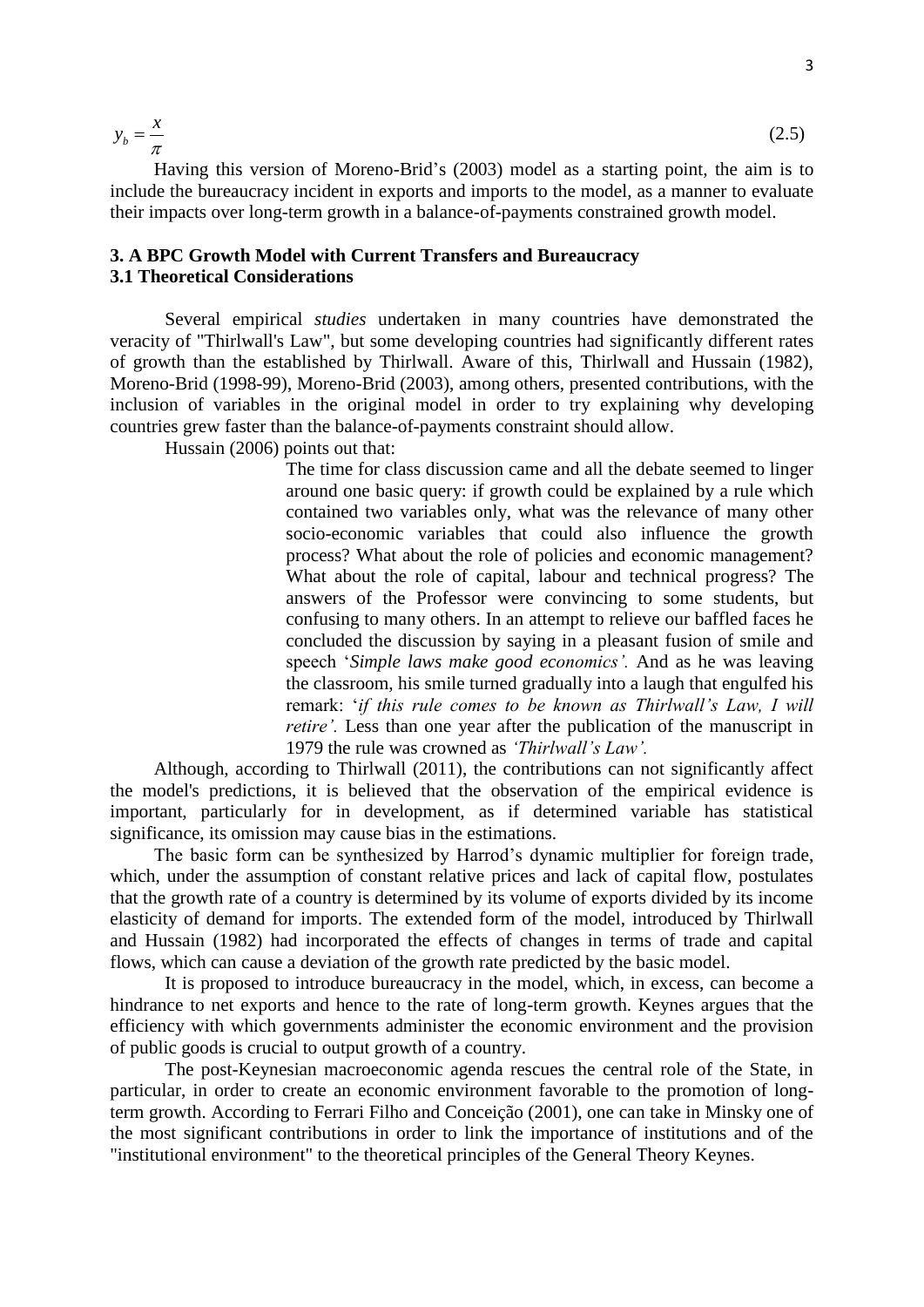Bureaucracy observed in most economies is a set of "institutions" or "rules" necessary to maintain a favorable institutional environment in which the business man is supported and take his investment and production decisions, including for exports. For Keynes (1964), coordination of the economy is one of the main roles of the State. For Keynes, the coordination must be about an action of economic policy fine-tuned with what is required to cooperate with the private sector. In this logic, the state is a being able to gather the most information available, in addition to being the most influential social actor. It shall, therefore, coordinate economic activity<sup>4</sup>. Also according to Keynes (1964, p 378.):

> State will have to exercise a guiding influence on the propensity to consume... [on the] optimum rate of investment... [Moreover] a somewhat comprehensive socialization of investment will prove the only means of securing an approximation to full employment.

That passage can be interpreted in two ways: on the one hand, there are those, both favorable and critical to the system of a regulated and administered by the State economy, that understand that Keynes solution to boost effective demand is merely the state intervention and, on the other hand, the idea of "socialization of investment" may be related to endogenous institutional mechanisms created by society so that decision making of individuals can be performed as less adversely as possible. Considering that the second interpretation seems to be reasonable in the sense of Keynes, post-Keynesians consider that institutions are important in determining economic outcomes and events. Thus, institutions matter (Ferrari Filho and Conceição, 2001).

According to Gallardo and Carvalho (2008), institutions are fundamental in order to allow a "regular" operating system, but it is believed that excessive and constant changes in the institutions should be avoided, as these may compromise the decision making by entrepreneurs and hence economic activity in the country. The authors claim that it is the role of the State to support the entrepreneurs" decision to produce and invest, ensuring the appropriate level of aggregate demand, which will ensure sufficient profits to offset production and investment.

From the foregoing, it is believed that the post-Keynesian literature on balance-ofpayments constrained growth may be ignoring a key aspect, which is the regulatory quality of the State, which maintains an adequate and stable level of the bureaucracy involved in the production process. Regulatory quality refers to the ability of government to formulate and implement policies and regulations that promote the development of industrial activity in the country. When efficiency or regulatory quality is low, it means that the bureaucracy in the country is increasingly high, compared to the one practiced by its trading partners, which increases production time and costs of companies in the country, reducing profits, competitiveness and long-term economic growth of the countries.

Therefore, even if the bureaucracy is necessary to maintain order in the economic system, its excess and increase relative to its trading partners reduces export competitiveness and undermines the growth of an economy. The problems related to excessive bureaucracy in emerging economies have been widely discussed in recent years, as the same is seen as an impediment to business expansion and long-term growth of some economies. FIESP (2010) highlights that the economic literature on the role of bureaucracy in economic growth gained momentum in the late 80s, with the development of the endogenous growth theory, from which the institutions are to play an important role in the growth rates of the economy.

According to FIESP (2010), bureaucracy may be defined as a formal organizational structure with defined goals and hierarchic, standard process and managing procedures, and a

l

<sup>&</sup>lt;sup>4</sup> Ferrari Filho and Terra (2011).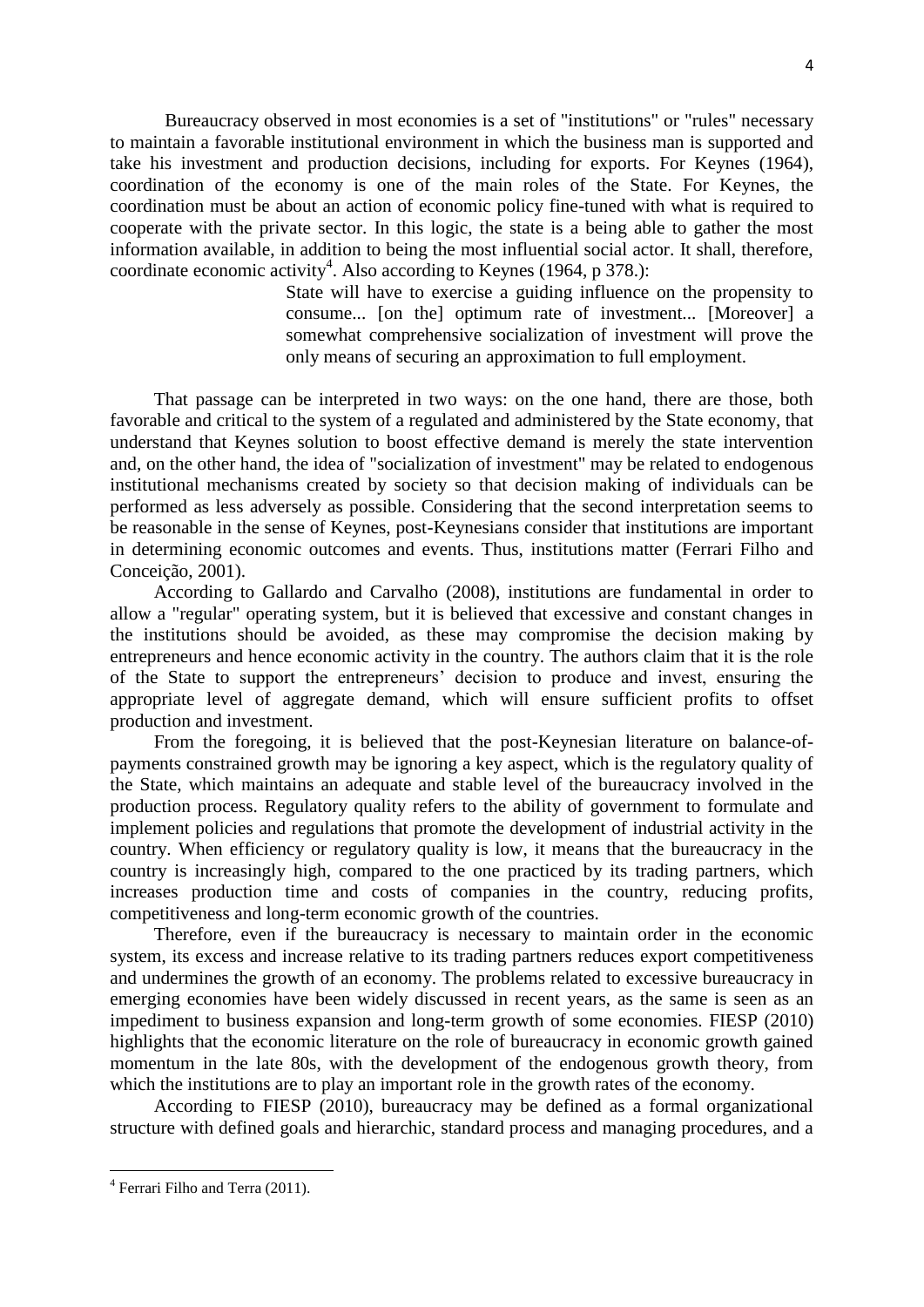series of regulations to manage the social and economic activities. Contemporary analysis use the term bureaucracy in a more pejorative sense, as a massive administrative structure which functions are to conduct procedures and rules that are complicated and unnecessary.

Bureaucracy is considered one of the greatest obstacles to income growth and to competitiveness to the country"s products in international market. This factor compromises both the private sector efficiency and the quality of public institutions, implying in losses to the citizens and to entrepreneurs, as it reduces the benefits of the goods and services provided.

The World Bank publishes annually indexes related to the size of countries bureaucracy. The Regulatory Quality Index<sup>5</sup>, one of the indicators of governance, varies between  $-2.5$  and 2.5, but in this work it was normalized to vary between zero and one, where a higher value of this indicator means that the bureaucracy in this country is smaller. In this paper, the parameter that measures the bureaucracy is expressed by  $6$ :

•  $\beta_{m_i} = \frac{1}{\delta_m}$ *i*  $\beta_{m_i} = \frac{1}{\delta_m}$ , where  $\beta_{m_i}$  is the bureaucracy over imports for the analyzed country and

 $\delta_{m_i}$  is the Regulatory Quality Index from the World Bank;

 $\bullet$ *i i*  $\delta$ <sub>x</sub>  $\beta_{x_i} = \frac{1}{\delta_{x_i}}$ , where  $\beta_{x_i}$  is the bureaucracy over exports for the analyzed country and  $\delta_{x_i}$  is

the Regulatory Quality Index from the World Bank;

 $\bullet$ *j j*  $\delta$ <sub>*x*</sub>  $\beta_{x_j} = \frac{1}{\delta_{x_j}}$ , where  $\beta_{x_j}$  is the bureaucracy over exports for the rest of the world and  $\delta_{x_j}$ 

is the Regulatory Quality Index from the World Bank.

where *i* stands for each country and *j* stands for the rest of the world, or the commercial partners of the analyzed country.

The parameters were defined as such as it is believed that they have a linear relation with the rate of growth of the country, and the higher the index, the more the parameter approaches its minimum value of one and the lower the damage caused by the bureaucracy in the countries rate of growth is.

Data of the evolution of bureaucracy in the recent period (2008-2010) has indicated an average rise of bureaucracy during the aforementioned period. It is noted that emerging countries, especially Brazil, Venezuela, Argentina, India and Russia, have presented an elevated bureaucracy index and, furthermore, have registered a rise in the same period.

On the other hand, United Kingdom, Hong Kong and South Korea have maintained a reduced level of bureaucracy and have even reduced their indexes in the recent period. Developed countries such as Canada, Germany, USA and Japan have low bureaucracy indexes, but have had a rise in their levels recently. China, Indonesia and Poland are examples of countries with bureaucracy higher than the average, but that has declined recently.

FIESP (2010) developed a study that concluded that countries with higher bureaucracy tend to present a lower level of product per capita, a lower level of competitiveness, a higher informal economy (impacting tax revenue and output growth), as well as a lower level of schooling, as bureaucracy generates inefficiency in public management as it becomes slower and more expensive, elevating the losses of tax revenues and reducing the effectiveness of public expenses. Furthermore, reducing bureaucracy could reduce company costs, make the price of their products cheaper, and elevate consumption, besides generating productive investments in research, technology and improving infrastructure for companies and the welfare of the population.

 $\overline{a}$ 

<sup>5</sup> For more information regarding this index and to access the data available: [http://info.worldbank.org/governance/wgi/.](http://info.worldbank.org/governance/wgi/)

<sup>&</sup>lt;sup>6</sup> In the mathematical model to be developed, bureaucracy on imports is different of bureaucracy on exports.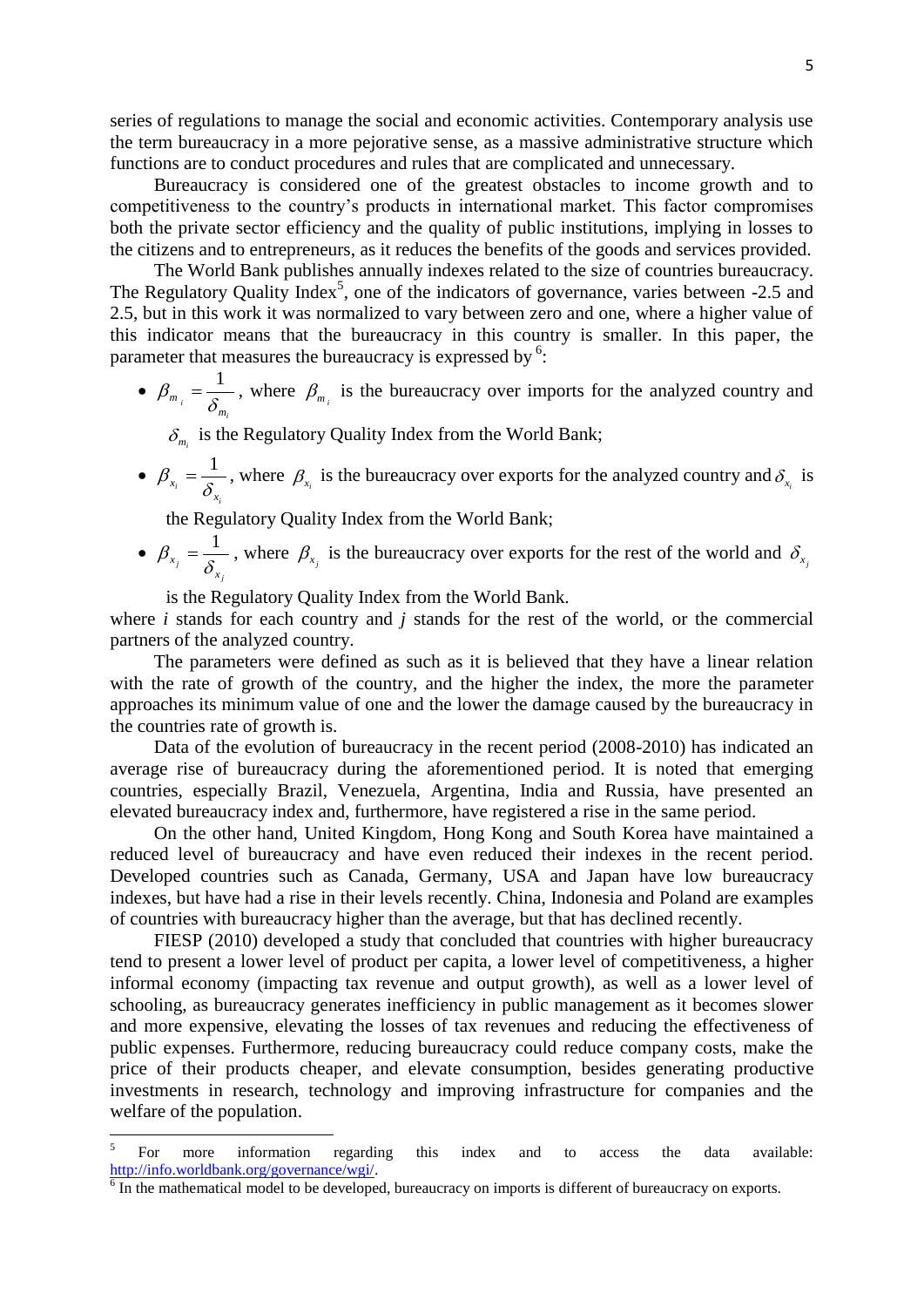The stiffness and regulatory complexity discourage businesses formalization and, consequently, the output growth of the economy due to the fear of inspection, making access to the credit market and corporate financing harder, encouraging corruption and decreasing their investments (including in technological innovation), which limits the productive capacity of the country. As a result, a generalized reduction in productivity of the economy occurs, undermining jobs and the potential long-term growth of the country. Indeed, bureaucracy tends to generate higher levels of tax burden in order to afford the bigger and more costly civil service, as well as finance the public management and projects, facing the loss of revenue generated by greater informality.

Summarizing, bureaucracy is harmful to the competitiveness of the products of an economy as it elevates the product price and reduces companies invoicing, in consequence to the costs of procedures and delay in process. In regard to harbor operations, bureaucracy for cargo liberation is considered the main obstacle. The main effects of bureaucracy are the reduction of the public expenses efficiency and the decrease of encouragement for private investment, which harms the competitiveness of the economy and compromise the potential of growth for the economy.

# **3.2. The Equations and the BPC Growth Model with Bureaucracy**

The model that will be developed has as its starting point the following equations for exports and imports<sup>7</sup>:

$$
X = \left(\frac{P_d}{P_f E}\right)^{\eta} \left(\frac{Z}{\beta_{x_j}}\right)^{\xi_{\beta_x}}
$$
\n(3.1)

$$
M = \left(\frac{P_f E}{P_d}\right)^{\nu} \left(\frac{Y}{\beta_{m_i}}\right)^{\pi_{\beta_m}}
$$
\n(3.2)

Note that, if the country has no bureaucracy, the index becomes equal to one and stops compromising the economy output. In this case, the exports and imports equations presented above go back to its standard form, as is presented in the original growth models. However, if there is bureaucracy in the country, the equations can be represented as described above, since they are harmful to exports and imports through the economy output.

By applying logarithm to both sides of the equations and deriving the result in relation to time, it is obtained (with  $e = 0$ ):

$$
x = \eta (p_d - p_f) + \xi_{\beta_x} (z - \hat{\beta}_{xj}), \text{ with } \eta < 0 \text{ e } \xi_{\beta_x} > 0 \tag{3.1'}
$$

$$
m = \psi(p_f - p_d) + \pi_{\beta_m}(y - \beta_{m_i}), \text{ with } \psi < 0 \text{ e } \pi_{\beta_m} > 0 \tag{3.2'}
$$

Knowing that:

*P X*

 $\overline{\phantom{a}}$ 

 $\lambda$ 

$$
\theta_1 = \frac{\frac{P_{\lambda_i}}{\beta_{x_i}}}{\frac{P_f M}{\beta_{m_i}}}, \text{ with } 1 \le \beta_{m_i} \le \beta_{x_i} \le N \quad N = 1, 2, 3, \dots
$$
\n
$$
(3.3)
$$

 $<sup>7</sup>$  For simplicity, the internal and external products listed in the equations of imports and exports are presented as</sup> a decreasing function of bureaucracy on imports and exports, respectively.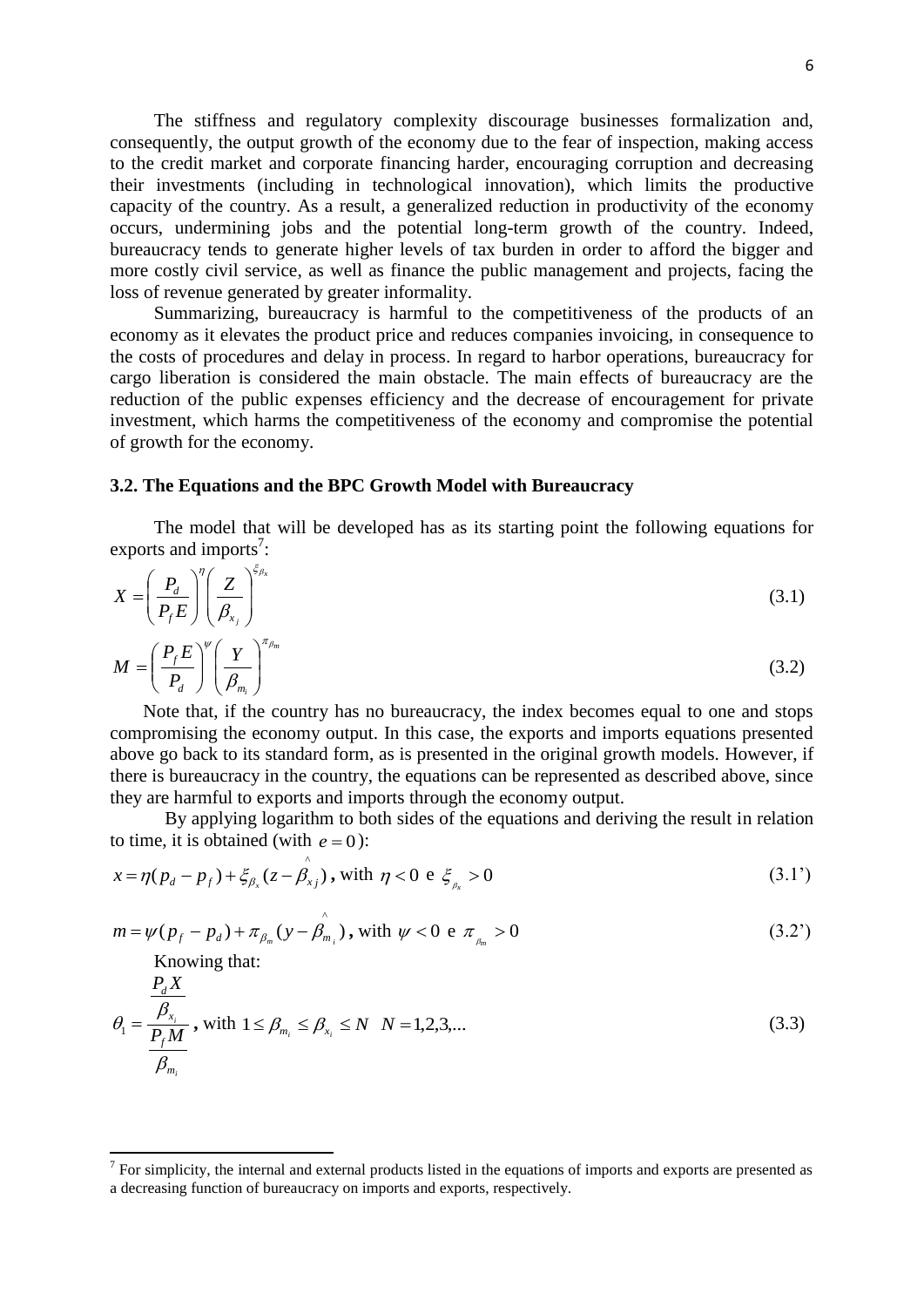$$
\theta_2 = \frac{P_d R}{\frac{P_f M}{c}}
$$
\n(3.4)

$$
\beta_{m_i}
$$
  
BP =  $(X - M) + TU - R + F$  (3.5)

$$
\frac{P_f M}{\beta_{m_i}} = \frac{P_d X}{\beta_{x_i}} + P_d T U - P_d R + P_d F \tag{3.6}
$$

Applying the logarithm to both sides of equation (3.6) and deriving its result in relation o time, it is achieved:<br>  $p_f - \hat{p_m} + m = \theta_1 (p_d - \hat{p_x} + x) - \theta_2 (p_d + r) + (1 - \theta_1 + \theta_2)(f + p_d)$  (3.7) to time, it is achieved:

$$
p_f - \beta_{m_i} + m = \theta_1 (p_d - \beta_{x_i} + x) - \theta_2 (p_d + r) + (1 - \theta_1 + \theta_2)(f + p_d)
$$
\n(3.7)

Replacing (3.1') and (3.2') and then isolating the output, the following is encountered:<br> $\hat{A} = (\hat{\theta} \hat{\theta})^T \hat{\theta} + (\hat{\theta} \hat{\theta})^T \hat{\theta} + (\hat{\theta} \hat{\theta})^T \hat{\theta} + (\hat{\theta} \hat{\theta})^T \hat{\theta} + (\hat{\theta} \hat{\theta})^T \hat{\theta}$  (3.8)

$$
p_f - \beta_{m_i} + m = \theta_1 (p_d - \beta_{x_i} + x) - \theta_2 (p_d + r) + (1 - \theta_1 + \theta_2)(f + p_d)
$$
(3.7)  
Replacing (3.1') and (3.2') and then isolating the output, the following is encountered:  

$$
\pi_{\beta_m} y = [\hat{\beta}_{m_i} - (\theta_1 \hat{\beta}_{x_i})] + \theta_1 p_d - p_f + \theta_1 \eta (p_d - p_f) - \psi (p_f - p_d) + [\pi_{\beta_m} \hat{\beta}_{m_i} + \theta_1 \xi_{\beta_x} (z - \hat{\beta}_{x_i})]
$$
(3.8)  

$$
-\theta_2 (p_d + r) + (1 - \theta_1 + \theta_2)(f + p_d)
$$
  
Simplifying the terms, it is obtained a version of the model that considers homogeneous

Simplifying the terms, it is obtained a version of the model that considers bureaucracy:<br>  $A + \sigma$   $\rightarrow$   $\hat{B} + \sigma$   $(\hat{\xi} - \hat{\theta})$   $\rightarrow$   $\sigma$   $(\hat{\xi} - \hat{\theta})$   $\rightarrow$   $(\hat{\xi} - \hat{\eta})$   $(\hat{\xi} - \hat{\eta})$ 

$$
-\theta_2(p_d+r) + (1-\theta_1+\theta_2)(f+p_d)
$$
  
Simplifying the terms, it is obtained a version of the model that considers blue  
accuracy  

$$
y = \frac{[(1+\pi_{\beta_m})\hat{\beta}_{m_i} + \theta_1(\xi_{\beta_x}\hat{\beta}_{xj} - \hat{\beta}_{x_i})] + \theta_1\xi_{\beta_x}z - \theta_2r + (\theta_1\eta + \psi + 1)(p_d - p_f)}{\pi_{\beta_m} - (1-\theta_1+\theta_2)}
$$
(3.9)

Assuming that the terms of change  $(p_d - p_f)$  are not significant:

$$
y = \frac{[(1 + \pi_{\beta_m}) \hat{\beta}_{m_i} + \theta_1 (\xi_{\beta_x} \hat{\beta}_{xj} - \hat{\beta}_{x_i})] + \theta_1 \xi_{\beta_x} z - \theta_2 r}{\pi_{\beta_m} - (1 - \theta_1 + \theta_2)}
$$
(3.10)

If the deficit in the current account is zero  $(1 - \theta_1 - \theta_2 + \theta_3 = 0)$  and, therefore,  $(1 - \theta_1 - \theta_2 = -\theta_3)$ , it is found a new version of Thirlwall's Law that provides the income

growth rate compatible with the equilibrium of the balance-of-payments:  
\n
$$
y = \frac{\left[ (1 + \pi_{\beta_m}) \stackrel{\frown}{\beta}_{m_i} + \theta_1 (\xi_{\beta_x} \stackrel{\frown}{\beta}_{x_i} - \stackrel{\frown}{\beta}_{x_i}) \right] + \theta_1 \xi_{\beta_x} z + (1 - \theta_1) r}{\pi_{\beta_m}}
$$
\n(3.11)

In the next section, the goal is to analyze this model through seven different sceneries, with opposing assumptions in regard to the parameters that measure the bureaucracy in each country in order to evaluate its effects on the economy"s growth strategy.

## **3.3 Analysis of the BPC Growth Model with Bureaucracy**

The first scenery exposed represent exactly the model developed by Moreno-Brid (2003), without bureaucracy variation ( $\hat{\beta}_{x_j} = \hat{\beta}_{x_i} = \hat{\beta}_{m_i} = 0$ ).

The equation for the outputs growth rate for this scenery would be:

$$
y = \frac{\theta_1 \xi z - \theta_2 r}{\pi} \tag{3.12}
$$

The other sceneries will be compared to this one in criteria of imports, exports, foreign capital flow and their respective parameters, with equation (3.12) being the starting point. In order to do so, three sceneries where the variation rate of bureaucracy over domestic exports is superior than the one practiced by commercial partners (or in the rest of the world) are considered, and, three more where the opposite occurs, meaning that the variation rate of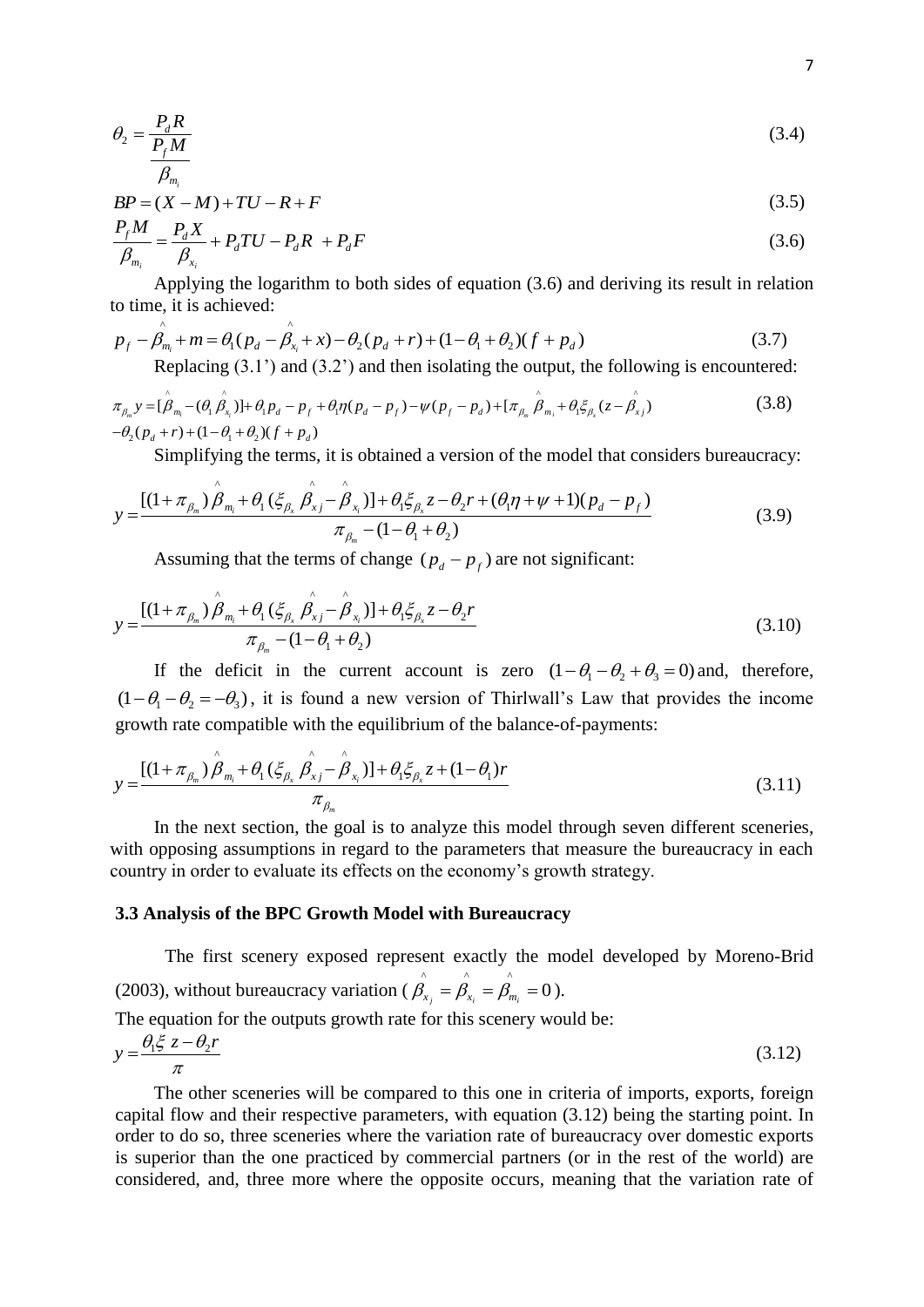bureaucracy over domestic exports is inferior to the one practiced by commercial partners. The following frame presents some possible sceneries:

| Scenery        | $\left. \xi_{\beta_x}\beta_{x_j}-\beta_{x_i} \right.\ \left.\left.\vphantom{\beta_{x_i}}\right \quad \beta_{m_i} \right.\ \left.\vphantom{\beta_{x_i}\delta_{x_i}}\right \quad \text{M} \quad\left.\vphantom{\beta_{x_i}\delta_{x_i}}\right \quad \theta_i \quad\left.\vphantom{\beta_{x_i}\delta_{x_i}}\right $ |  | $\boldsymbol{\mathrm{X}}$ | $(1-\theta_1+\theta_2)=\theta_3$                                                                  | $\mathbf{F}$          |
|----------------|------------------------------------------------------------------------------------------------------------------------------------------------------------------------------------------------------------------------------------------------------------------------------------------------------------------|--|---------------------------|---------------------------------------------------------------------------------------------------|-----------------------|
| $\mathbf{1}$   | $\mathcal{E}_{\beta_x} \hat{\beta}_{x_j} - \hat{\beta}_{x_i} = 0 \left  \hat{\beta}_{mi} = 0 \right  M = M^m \left  \beta_1 = \theta_1^{mb} \right  X = X^{mb}$                                                                                                                                                  |  |                           | $\theta_{\scriptscriptstyle{3}} = \theta_{\scriptscriptstyle{3}}^{\scriptscriptstyle\mathit{mb}}$ | $F=F^{mb}$            |
|                | $\mathcal{E}_{\beta_x} \beta_{x_j} - \mathcal{B}_{x_i} > 0$ $\left  \beta_{mi} = 0 \right $ $M = M^m \left  \beta_1 > \theta_1^{mb} \right $                                                                                                                                                                     |  | $X > X^{mb}$              | $\theta_{3} < \theta_{3}^{mb}$                                                                    | $F < F$ <sup>mb</sup> |
| 3              | $\left\{\xi_{\beta_x}\beta_{x_j}-\beta_{x_i}<0\right\}\right\ _{\hat{\beta}_{mi}}=0$ $\left\ M=M^m\right\ _{\hat{\beta}_{1}<\hat{\beta}_{1}}\left\ X$                                                                                                                                                            |  |                           | $\theta_{3} > \theta_{3}^{mb}$                                                                    | $F > F^{mb}$          |
| 4              | $\left. \xi_{\beta_{x}}\overset{\wedge}{\beta_{x_{i}}}-\overset{\wedge}{\beta_{x_{i}}}>0\ \right \overset{\wedge}{\beta_{mi}}>0\ \left \ \mathcal{M}<\mathcal{M}^{m}\right \ \theta_{1}>\theta_{1}^{mb}\ \right \ X> X^{mb}$                                                                                     |  |                           | $\theta_{3} < \theta_{3}^{\ mb}$                                                                  | $F < F^{mb}$          |
| 5 <sup>5</sup> | $\left\{\xi_{\beta_x}\beta_{x_j}-\beta_{x_i}<0\;\right\vert\; \left\ \begin{matrix} \lambda & 0\\ \beta_{mi}>0 \end{matrix}\right\vert M\leq M^m\right\vert\; \theta_i<\theta_i^{mb}\;\right\vert\; X\leq X^{mb}$                                                                                                |  |                           | $\theta_{3} > \theta_{3}^{mb}$                                                                    | $F > F^{mb}$          |
| 6              | $\left. \xi_{\beta_x} \right _{X_j} = \int_{X_i}^{\wedge} >0 \;\left  \; \beta_{mi} <0 \;\right  \, M > M^{\,m} \left  \; \theta_i > \theta_i^{\,mb} \; \right  \, X > X^{\,mb} \; \right $                                                                                                                      |  |                           | $\theta_{3} < \theta_{3}^{mb}$                                                                    | $F < F^{mb}$          |
|                | $\left\langle \xi_{\beta_x} \hat{\beta}_{x_j} - \hat{\beta}_{x_i} < 0 \right  \hat{\beta}_{mi} < 0 \left  M > M \right ^{m} \middle  \theta_{1} < \theta_{1}^{mb} \right  X < X^{mb}$                                                                                                                            |  |                           | $\theta_{3} > \theta_{3}^{mb}$                                                                    | $F > F^{mb}$          |

**Frame 1 – Possible Sceneries with Different Levels of Bureaucracy and its Impacts**

**Source: Own Elaboration.** 

In the second scenery, that considers the variation rate of bureaucracy over imports for the analyzed country null, the income elasticity of exports versus the variation rate of bureaucracy over exports practiced in the rest of the world is bigger than the variation rate of bureaucracy over the exports for the analyzed country. In this case, the total amount of imports is the same encountered in the basic model of Moreno-Brid (2003).

When the rate of variation of the bureaucracy of a trading partner increases, the available market for the country in question gets larger, allowing an increase in exports of the country. Therefore, the participation of exports in financing the balance of payments  $(\theta_1)$  is superior than the one found in the basic model (*mb*). This scenery reduces the need of financing the balance of payments through foreign capital  $(\theta_3)$  when compared to the basic model, reducing external savings, since F is lower.

In the third scenery, that also considers the variation rate of bureaucracy of imports null, and the income elasticity of exports versus the variation rate of bureaucracy over exports for the rest of the world is smaller as the variation rate of bureaucracy of exports for the analyzed country. When the bureaucracy of the country in question is greater than the bureaucracy of a business partner, a comparative advantage is gained by the trading partner. This leads to a reduction in exports of the country in question. Thus, although the total amount of imports continues the same as found in the basic model of Moreno-Brid (2003), the ratio of exports financing the balance of payments  $(\theta_1)$  is relatively smaller. In this case, it is noted that the bureaucracy in the analyzed country grows relatively more than in its trade partners, and deepens the dependency of this country to foreign capital (external savings) in order to finance the balance of payments.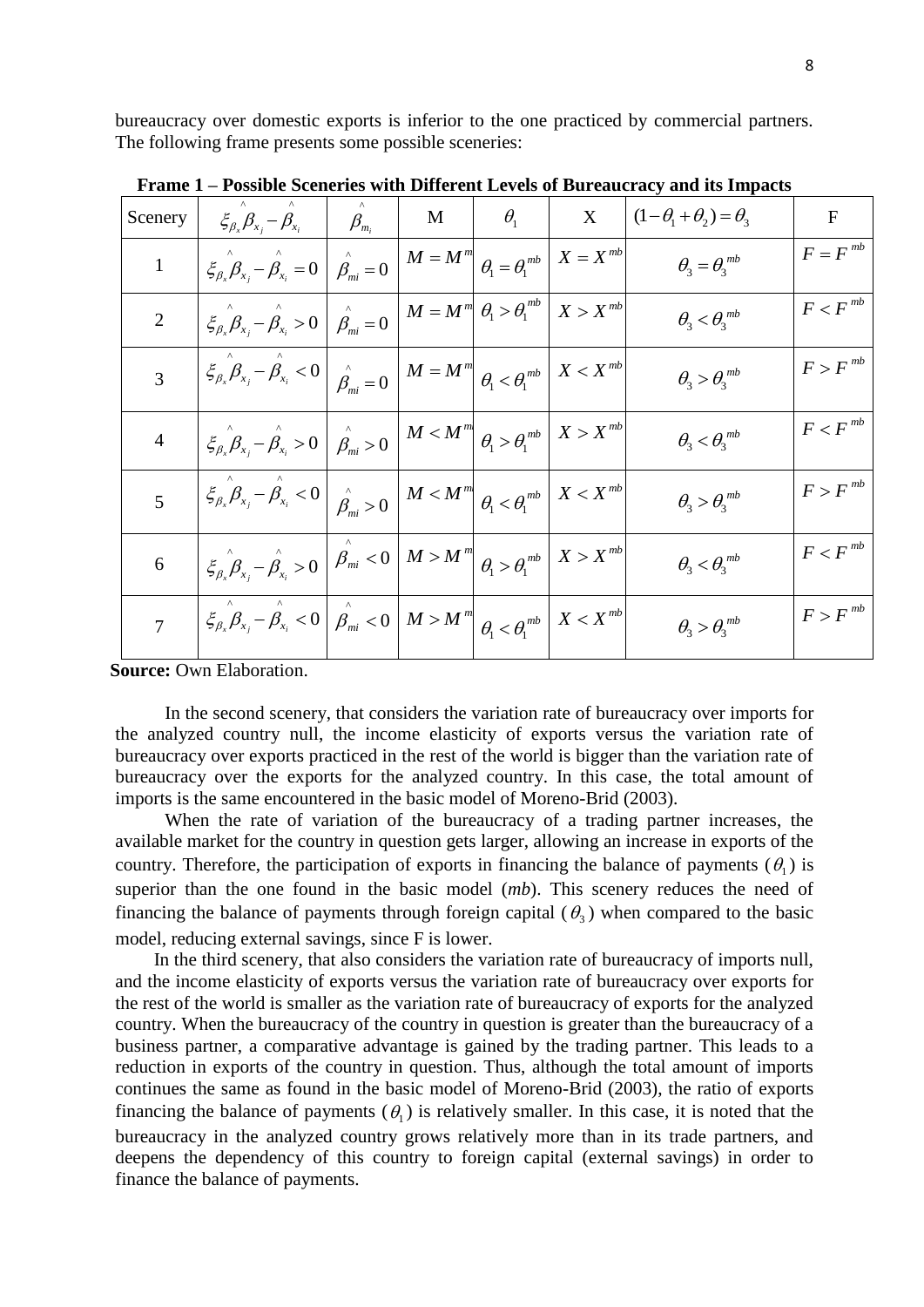In the next scenery, that assumes a variation rate of bureaucracy over imports greater than zero, the income elasticity of exports versus the variation rate of bureaucracy over exports from the rest of the world is greater than the variation rate of bureaucracy over exports for the analyzed country. In this case, the total amount of imports is smaller than what was encounter in the basic model of Moreno-Brid (2003) as bureaucracy prevents imports of reaching its maximum possible value $8$ . Furthermore, note that the ratio of exports financing the balance of payments  $(\theta_1)$  is bigger than the one from the original model. Additionally, in this scenery, the need for financing of the balance of payments through foreign capital  $(\theta_3)$  is reduced when compared to the basic model, causing a fall of external savings, since F was reduced.

In the fifth scenery, it is also considered that the variation rate of bureaucracy over imports is greater than zero, but the income elasticity of exports versus the variation rate of bureaucracy over exports for the rest of the world is smaller than the variation rate of bureaucracy over exports in the analyzed country. It is important to observe that the total amount of imports is smaller than what was found in the original model of Moreno-Brid (2003), the explanation being the same as the previous scenery, meaning the obstacles generated by the unexpected changes in the bureaucracy over imports. The value found for  $\theta_1$  is relatively smaller. In this case, it is noted that the bureaucracy in this country grows relatively more than in its trade partners, deepening the dependency of the country to foreign capital in order to fund the balance of payments ( $\theta_3$  increases).

For the sixth scenario, it is assumed that the rate of change of the bureaucracy on imports is less than zero and the difference between the product of the income elasticity of exports with the rate of change of the bureaucracy on exports practiced in the rest of the world is bigger than the rate of change of the bureaucracy on exports of the country in question. In this case, the total amount of imports is higher to that found in the original model of Moreno-Brid (2003), since the obstacles generated by unexpected changes in the bureaucracy are relatively smaller. The share of exports in financing the balance of payments  $(\theta_1)$  is larger than in the original model, which reduced the need to finance the balance of payments through foreign capital  $(\theta_3)$ , hence the need for foreign savings is also reduced, as F has decreased.

Finally, on the seventh scenario, it is considered that the rate of change of the bureaucracy on imports is also less than zero and the difference between the product of the income elasticity of exports with the rate of change of the bureaucracy over exports practiced in the rest of the world smaller than the rate of change of the bureaucracy on exports of the country in question. The total amount of imports is greater than that found in the original model of Moreno-Brid (2003), for the same reason as in the previous scenario, i.e., due to the smaller obstacles generated by the bureaucracy in imports. The value found for the parameter  $\theta_1$  is relatively smaller. In this case, we realize that if the bureaucracy in the country in question grows relatively more than in trading partners, it increases the country's dependence on foreign capital (external savings) in order to finance the balance of payments ( $\theta_3$ increases).

 $\overline{a}$ 

<sup>8</sup> Unexpected changes in bureaucracy on imports lead to losses in operating profit margin and increases the delivery time of, for example, a machine to an industry, compromising production and contracts signed. Looking at the definition of the World Bank for its governance indicator it is observed that it aims to reflect the government's ability to formulate and implement policies that promote private sector development, so that a certain level of bureaucracy is necessary to ensure the proper functioning the country, avoiding malpractice, but its excess causes negative effects like the ones mentioned above.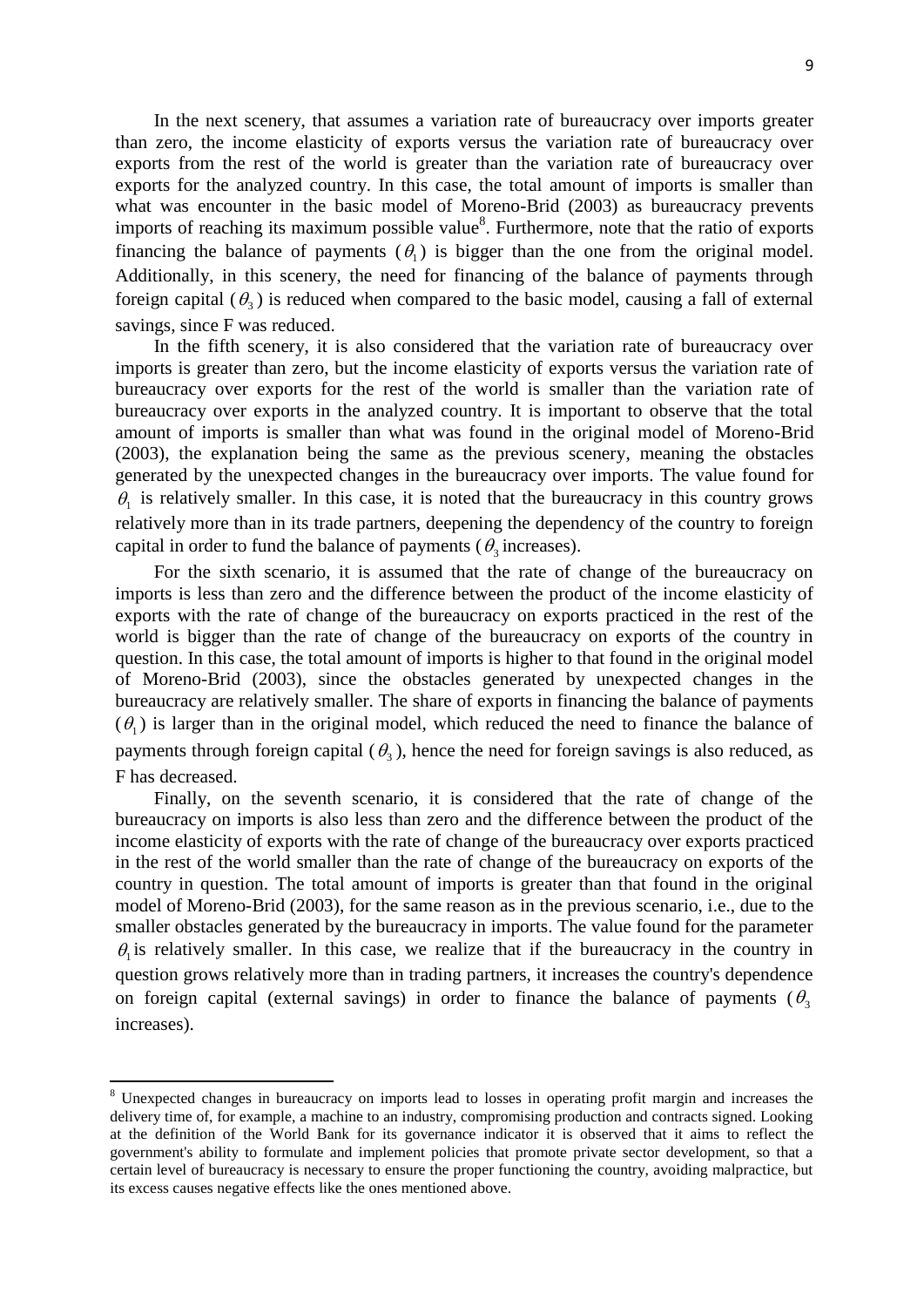As was presented by sceneries three, five and seven, the excess of bureaucracy practiced by some emerging economies when compared to its trade partners, generates a dependency of these countries to the foreign capital in order to finance the balance of payments, making it relatively more vulnerable to problems in both the domestic and the international financial market, which could lead to a crisis of the balance of payments with disastrous effects for the long-term economic growth.

Usually, when domestic financial markets are well developed and regulated, and the operations of the international financial system are peaceful and stable, countries that finance their balance of payments with the capital account have an upward trajectory for long-term growth. Otherwise, when domestic financial markets are small and underdeveloped, these countries will be subject to crises and the ratio between capital and output growth becomes negative.

From what was exposed, it is believed that as bureaucracy impairs the economy"s and the public sector"s efficiency it also affects the stability in business environment, productivity and economic growth. It is suggested the reduction and maintenance of bureaucracy in civilized levels, as it not only improves the competitiveness of the productive sector but also beneficiates the State, which becomes more efficient and effective in its politics, loosening economic development in the country.

Concluding, the model showed that the excess and the positive variations of bureaucracy in any given country, when compared to its trading partners, affects the competitiveness of the products and demand a higher effort to attract external savings to finance the balance of payments, with all the consequences of this increased dependence on foreign capital. Indeed, there has been an increase in the output gap when compared with trading partners, since this causes the analyzed economy to exhibit relatively lower growth rates.

Note that, in the absence of bureaucracy and assuming that current transfers and net interest payments abroad are not significant, the equation returns to the one showed in (2.1), which represents the original equation of Thirlwall's (1979) model.

# **4. Methodology, Data Base and Results 4.1 Methodology**

This paper uses the methodology of static panel data, as it will treat many countries between the years 2008-2012, in the model with bureaucracy. The use of panel data is necessary, since it allows control of certain unobservable characteristics of the chosen variable, solves the problem of omitted variables and also allows to "somehow fix the inconsistency of the estimated parameters of the models" (Silva and Martins, 2012, p.17). In the absence of effects not observed, the estimation could be normally performed by the method of OLS Pooled.

The data models in static panel, when there are effects not-observable, can be estimated by fixed effects and random effects. In fixed effects models, the differences between the cross-section units are captured in the intercept term and these are constant over time (Silva and Cruz, 2004). It is assumed that the term of error  $(e_{i})$  is independent and randomly distributed with zero mean and variance constant and equal to  $\sigma^2$ .

According to Wooldridge (2006, p. 433), the fixed effects estimator uses "a transformation to remove the effect not observed before the estimation" in which the explanatory variables constant over time are removed. If exists the suspicion that the effects not observed are not correlated with all the explanatory variables, one must estimate the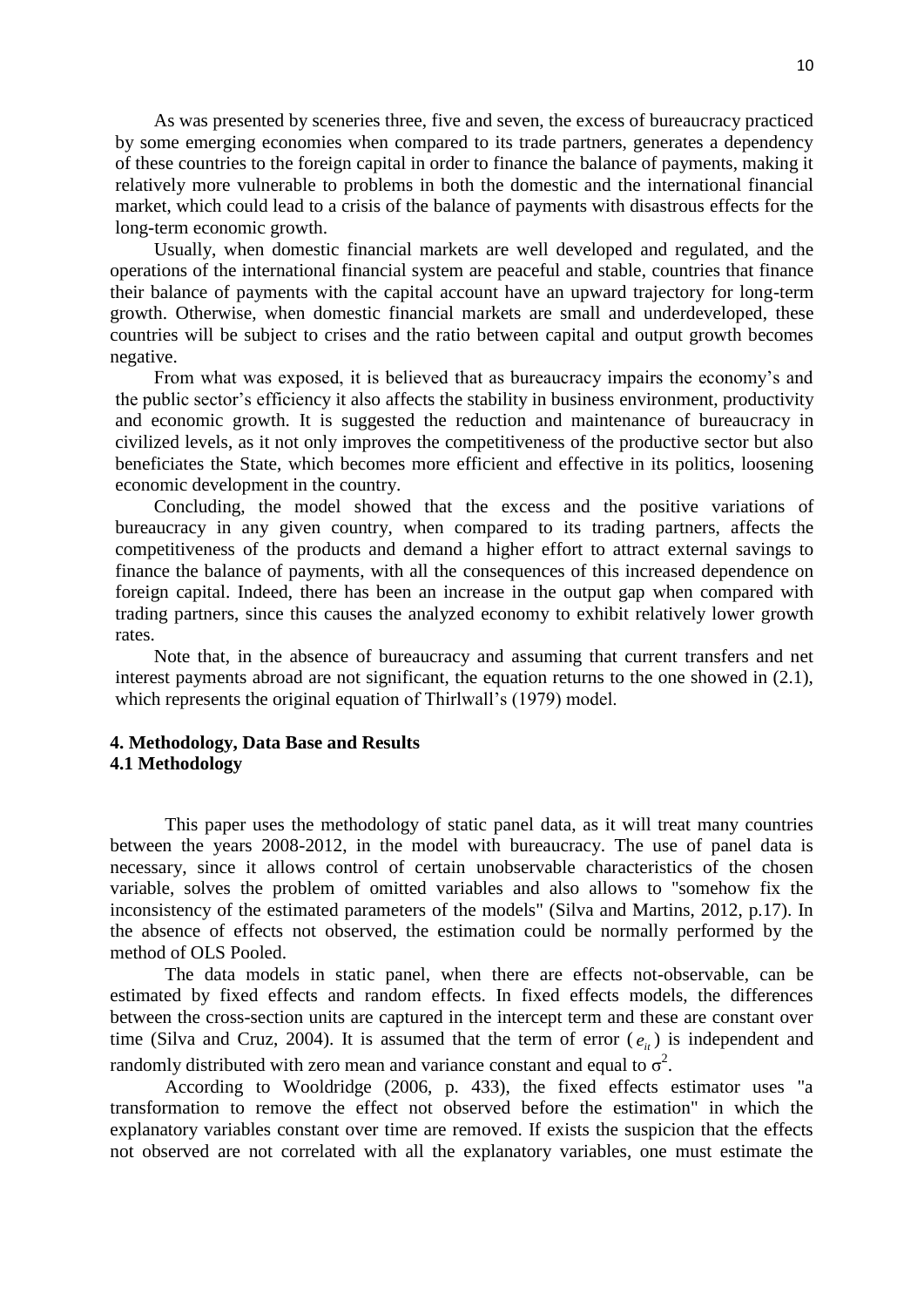model with random effects. The random effects model is an intermediate model between the OLS and fixed effects models.

To choose between the models, the Hausman and Breusch-Pagan tests will be realized. The Hausman Specification Test evaluates the fixed effects and random effects models. The null hypothesis is that the residuals are uncorrelated with the explanatory variable and the alternative hypothesis is that the residuals are correlated with the explanatory variable. In the first case one should opt for the random effects model, whereas in the second case, the most recommended is the fixed effects. When the results obtained for the models are not the same, this is because the random effects are biased in this case, and one must use the fixed effects. If the results are the same, the more efficient model is used, which is the random effects model.

The Breusch Pagan LM test seeks to compare the static models with random effects and the Pooled models. The null hypothesis states that the variance of residuals that reflect individual differences is zero and the alternative hypothesis states that it is different than zero (Silva and Cruz, 2004). If the null hypothesis is rejected, the random effects model is chosen and the Pooled model rejected.

#### **4.2 A Model with Bureaucracy**

In this analysis, we consider 65 countries from different continents, in the period of 2008-2012. The model considers both the rate of growth of bureaucracy. For this model, the following equation is used to find the estimations:

nonowing equation is used to find the estimations:  
\n
$$
y = \frac{[(1 + \pi_{\beta_m}) \stackrel{\wedge}{\beta_{m_i}} + \theta_1 (\xi_{\beta_x} \stackrel{\wedge}{\beta_{x_j}} - \stackrel{\wedge}{\beta_{x_i}})] + \theta_1 \xi_{\beta_x} z - \theta_2 r}{\pi_{\beta_m}}
$$
\n(4.1)

From where it can be obtained:

$$
y = \beta_0 - \beta_1 buroc + \beta_2 x - \beta_3 r \tag{4.2}
$$

In which is contained in the parameter  $\beta_0$  the rate of change of the parameter of bureaucracy on imports from the country in analysis as well as the relation of the income elasticity of imports and the rate of change of the parameter of bureaucracy on exports from

#### the rest of the world  $(\xi_{\beta}, \hat{\beta})$  $\xi_{\beta_x}$   $\beta_{x_j}$  ).

The annual data used in this econometric exercise were extracted from the International Monetary Fund (IMF) and from the World Bank, for the period of 2008 to 2012, due to the lack of information in some countries, particularly of the Gross Domestic Product (GDP). The sample corresponds to 325 observations, and the panel data are balanced, i.e., the information is available for all periods. Table 1 presents the descriptive statistics of the variables used in the model, which shows the mean, standard deviation, minimum and maximum values achieved by these variables, plus the total number of observations (N), the total number of countries (n) and the total number of periods (T):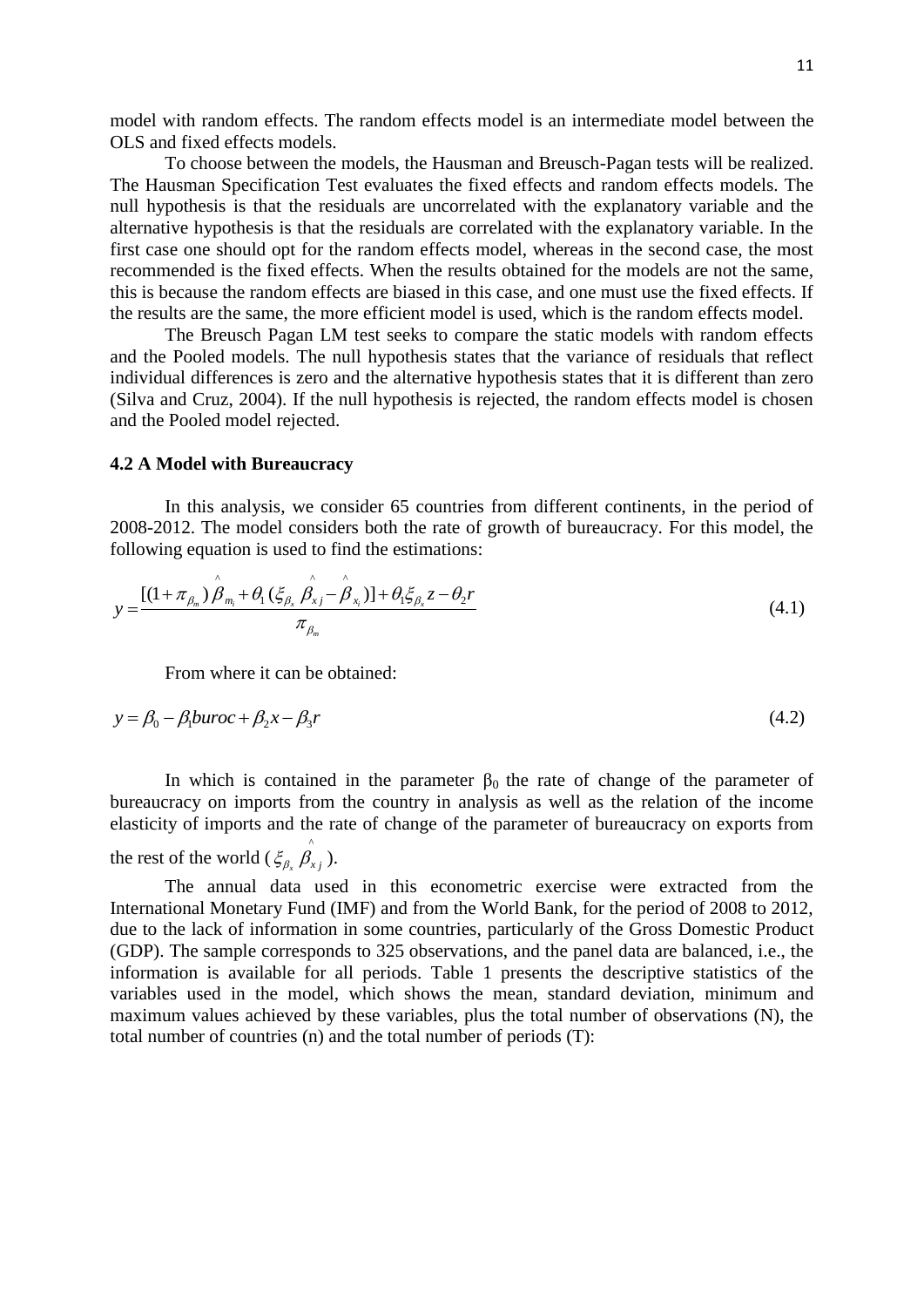| Variable |         | Mean       | Standard<br>Deviation | Min.         | Max.     |       | Observations |
|----------|---------|------------|-----------------------|--------------|----------|-------|--------------|
|          | overall | 33         | 18.79059              | $\mathbf{1}$ | 65       | $N =$ | 325          |
| id       | between |            | 18.90767              | $\mathbf{1}$ | 65       | $n =$ | 65           |
|          | within  |            | $\overline{0}$        | 33           | 33       | $T =$ | 5            |
|          | overall | 2010       | 1.416394              | 2008         | 2012     | $N =$ | 325          |
| year     | between |            | $\overline{0}$        | 2010         | 2010     | $n =$ | 65           |
|          | within  |            | 1.416394              | 2008         | 2012     | $T =$ | 5            |
|          | overall | 0.078576   | 0.093941              | $-0.1874$    | 0.437703 | $N =$ | 325          |
| y        | between |            | 0.066704              | $-0.02707$   | 0.278974 | $n =$ | 65           |
|          | within  |            | 0.066561              | $-0.22809$   | 0.34218  | $T =$ | 5            |
|          | overall | 0.170792   | 2.937356              | $-16.203$    | 31.85481 | $N =$ | 325          |
| r        | between |            | 1.174246              | $-3.70138$   | 6.669989 | $n =$ | 65           |
|          | within  |            | 2.695594              | $-18.2198$   | 25.35562 | $T =$ | 5            |
|          | overall | 0.068194   | 0.701805              | $-8.72635$   | 5.225188 | $N =$ | 325          |
| tu       | between |            | 0.34512               | $-1.97009$   | 1.240688 | $n =$ | 65           |
|          | within  |            | 0.612285              | $-6.68807$   | 4.052693 | $T =$ | 5            |
|          | overall | $-0.00021$ | 0.030907              | $-0.09277$   | 0.157432 | $N =$ | 325          |
| buroc    | between |            | 0.013661              | $-0.03926$   | 0.035328 | $n =$ | 65           |
|          | within  |            | 0.027765              | $-0.09339$   | 0.121891 | $T =$ | 5            |
|          | overall | 0.096087   | 0.175806              | $-0.38803$   | 1.269854 | $N =$ | 325          |
| X        | between |            | 0.075469              | $-0.03537$   | 0.34702  | $n =$ | 65           |
|          | within  |            | 0.159004              | $-0.62795$   | 1.029933 | $T =$ | 5            |

**Table 1 – Descriptive Statistics of Variables Used in the Econometric Models, 2008-2012**

Source: Elaboration using Stata with data from IMF and World Bank.

In this case, data from 65 countries (n) from different continents were used over a period of 5 years (T), totaling 325 observations (N). The rate of change in net interest payments abroad (*r*) continues to have the highest standard deviation and the difference between its maximum and minimum values remain the most significant.

Considering that the estimation by the OLS Pooled method generates inconsistent estimators, arises the need for other models to obtain consistent and efficient estimators. Table 2 shows the results for the Pooled, Fixed Effects and Random Effects models.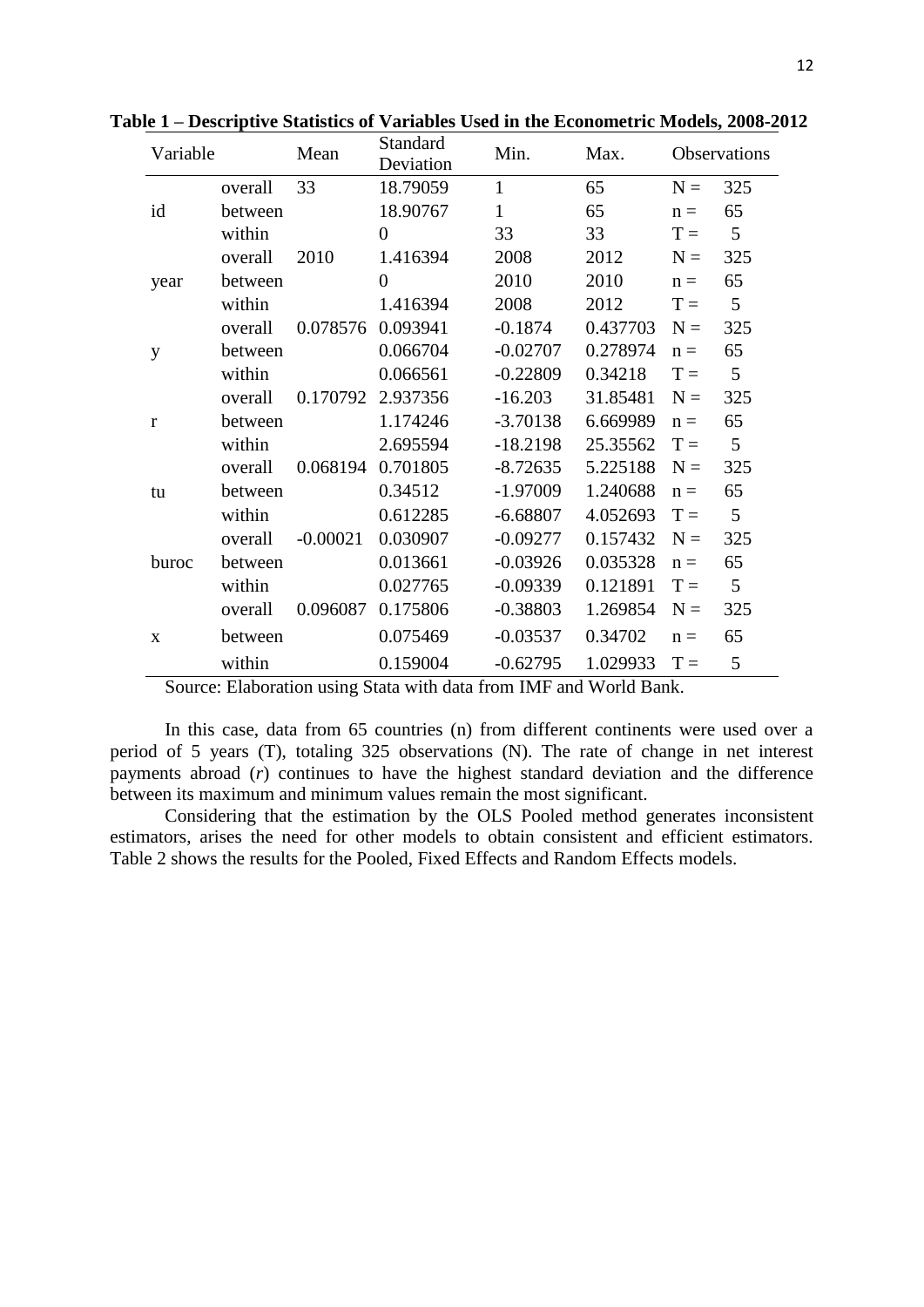| <b>Growth Rate, 2008-2012</b>                            |                  |                |                |  |  |  |  |
|----------------------------------------------------------|------------------|----------------|----------------|--|--|--|--|
| <b>Variable</b>                                          | <b>Pooled</b>    | FE             | <b>RE</b>      |  |  |  |  |
| buroc                                                    | $-0.258**$       | $-0.274***$    | $-0.267**$     |  |  |  |  |
|                                                          | $-0.121$         | $-0.105$       | $-0.107$       |  |  |  |  |
| $\mathbf X$                                              | $0.372***$       | $0.297***$     | $0.328***$     |  |  |  |  |
|                                                          | $-0.0212$        | $-0.0183$      | $-0.0187$      |  |  |  |  |
| tu                                                       | $-0.00941*$      | 0.00339        | $-0.0023$      |  |  |  |  |
|                                                          | $-0.0053$        | $-0.0048$      | $-0.0048$      |  |  |  |  |
| $\mathbf{r}$                                             | $-0.0009$        | 0.00034        | $-0.0002$      |  |  |  |  |
|                                                          | $-0.0013$        | $-0.0011$      | $-0.0011$      |  |  |  |  |
| cons                                                     | $0.0436***$      | $0.0497***$    | $0.0472***$    |  |  |  |  |
|                                                          | $-0.0043$        | $-0.0034$      | $-0.0054$      |  |  |  |  |
| <b>Observations</b>                                      | 325              | 325            | 325            |  |  |  |  |
| Id. Number                                               | 65               | 65             | 65             |  |  |  |  |
| R <sup>2</sup>                                           | 0.499            | 0.515          |                |  |  |  |  |
| R <sup>2</sup> Overall                                   |                  | 0.487          | 0.496          |  |  |  |  |
| R <sup>2</sup> Between                                   |                  | 0.607          | 0.641          |  |  |  |  |
| F-Test all $u$ i=0                                       |                  | 4.23           |                |  |  |  |  |
| $P-Value - F-Test$                                       |                  | $\overline{0}$ |                |  |  |  |  |
| Hausman Test - chi <sup>2</sup>                          |                  |                | 47.79          |  |  |  |  |
| Hausman Test - $P-Value(\text{chi}^2)$                   |                  |                | $\overline{0}$ |  |  |  |  |
| Breusch-Pagan LM Test-<br>chibar <sup>2</sup>            | 73.71            |                | 73.71          |  |  |  |  |
| Breusch-Pagan LM Test-<br>P-Value (chibar <sup>2</sup> ) | $\boldsymbol{0}$ |                | $\overline{0}$ |  |  |  |  |

**TABLE 2 – Results of the Estimatives of the Pooled and Static Models of Regression with Panel Data using Fixed Effects and Random Effects. Dependent Variable: Output** 

Source: Own elaboration using data from IMF and World Bank.

\*Significant at 10%; \*\*Significant at 5%; \*\*\*Significant at 1%.

In the Pooled model, the variable  $x$  and the constant are statistically significant at  $1\%$ , while the variable *buroc* has statistical significance at 5% and *tu* at 10%, which are the most important variables in this case. Note that the variable *buroc*, which accurately measures the impact of the growth rate of bureaucracy on the growth rate of the country output has a negative sign, as expected, showing that increased bureaucracy leads to a reduction in the long-term growth rate of the economies.

The growth rate of current transfers showed a negative sign, indicating that most economies of the world does not depend on current transfers. The variables *x* e *r* show the expected signs, affecting positively and negatively, respectively, the rate of output growth, although the variable *r* was not statistically significant.

In the Fixed Effects Model, the variables significant at 1% are the growth rate of exports, *x*, and the growth rate of bureaucracy, *buroc*, besides the constant. In this model, the variable *buroc* continues to show the expected sign. The F-test indicated that the nonobserved effects are significant, rejecting the Pooled model in favor of the Fixed Effects Model.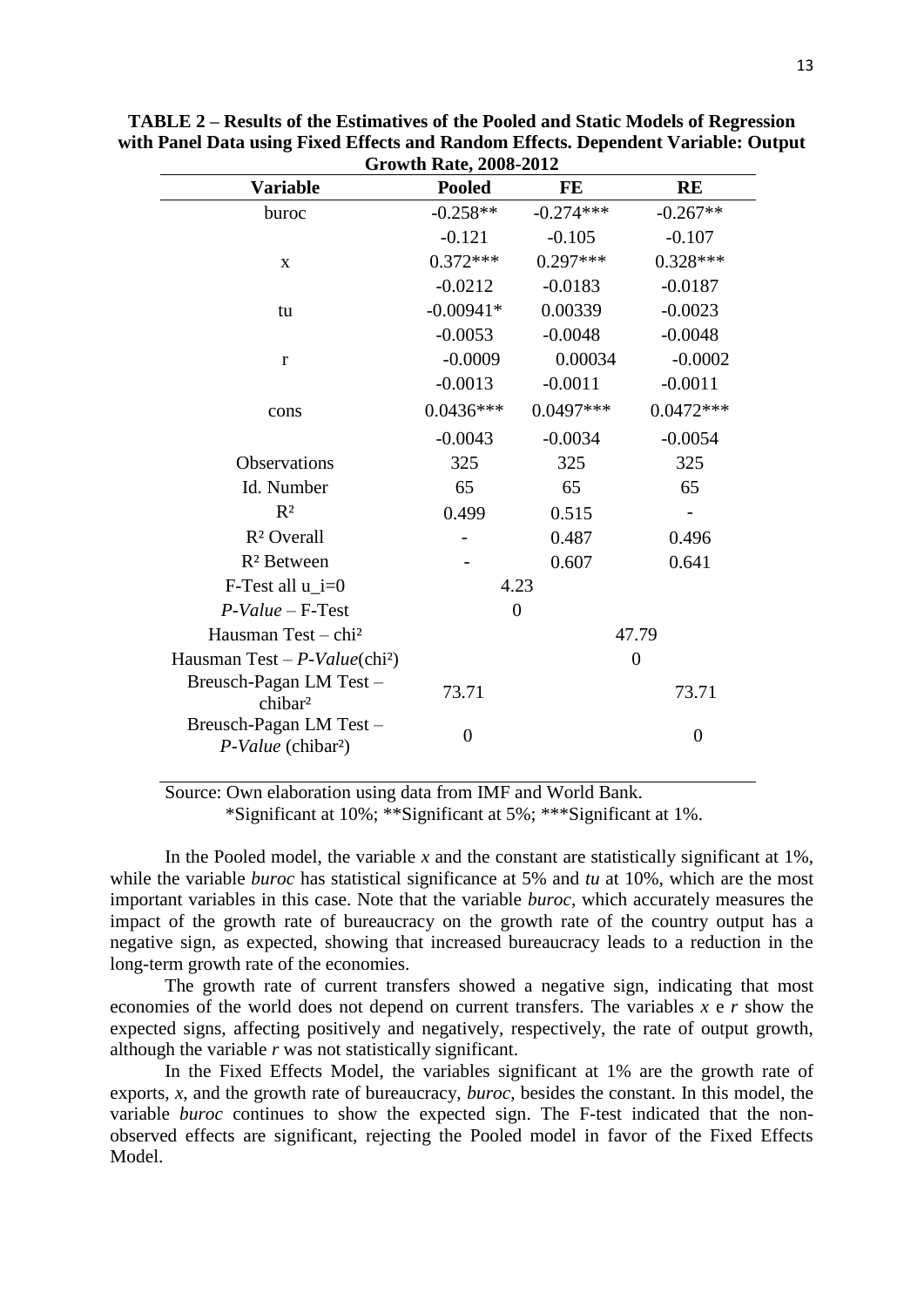Analyzing the Random Effects Model, it is noted that *x* and the constant showed the expected signs and statistical significance at the level of 1%, as well as the variable buroc has statistical significance at 5%. Although it have not shown statistical significance, the estimated sensitivity of net interest payments abroad (*r*) continues with a negative sign, as expected, indicating that it impacts negatively on the long-term growth rate of the country (*y*).

At the end of Table 2 it is presented the tests of Breusch-Pagan and Hausman, in order to determine the most appropriate model for this analysis. The Breusch-Pagan LM test compares the Random Effects model with the Pooled model. The null hypothesis states that the variance of residuals that reflect individual differences is zero, in which case, the Pooled model should be chosen. However, the model results show that the value of chibar<sup>2</sup> is high (73.71) and its p-value is low (zero), rejecting the null hypothesis, indicating the random effects model as the best choice. The Hausman specification test is used to assist in the choice between fixed effects and random effects. The null hypothesis states that the residuals are uncorrelated with the explanatory variable. The p-value found for the chi-square test was zero, meaning that one should reject the null hypothesis and choose the fixed effects model. Thus, the fixed effects model appears to be more appropriate.

### **5. Concluding Remarks**

The goal of this article is to contribute with the debate of the balance of payments constrained growth model, by developing a mathematical model that introduces to the model of Moreno-Brid (2003) the bureaucracy, which, in excess, may directly affect the countries" competitiveness compared to their trading partners.

The analysis of the model and the scenarios generated initially indicated that, theoretically, the excess and positive variations of bureaucracy in a country relative to its trading partners, affect the competitiveness of their products and require more effort to attract external savings to finance the balance of payments, with all the consequences of this increased dependence on foreign capital, making the country relatively more vulnerable to problems in the domestic and international financial markets, which may culminate in a crisis in the balance of payments, with disastrous effects for long term economic growth.

Although the regulation of economic activity (bureaucracy) by the state is important to ensure order and stability of the economic system, it is believed that excess should be avoided.

From the foregoing, it is believed that the bureaucracy, by impairing the efficiency of the public sector and of the economy, also affects the stability of the business environment, the economy's productivity and long-term growth of the country. FIESP (2010) suggests the maintenance of bureaucracy in civilized levels, as it will improve the competitiveness of the productive sector and also tends to benefit the State, which becomes more efficient and effective in their policies, unlocking the economic development of the country.

The analysis of the model with bureaucracy for a sample of countries from various continents during the period between 2008 and 2012 indicated that the growth of long-term output is mainly explained by the dynamics of exports, but the impact of the rate of bureaucracy growth on the rate of the country"s output growth had a negative sign, as expected, and statistical significance, indicating that increased bureaucracy leads to a reduction and impaired long-term growth rate for the economies.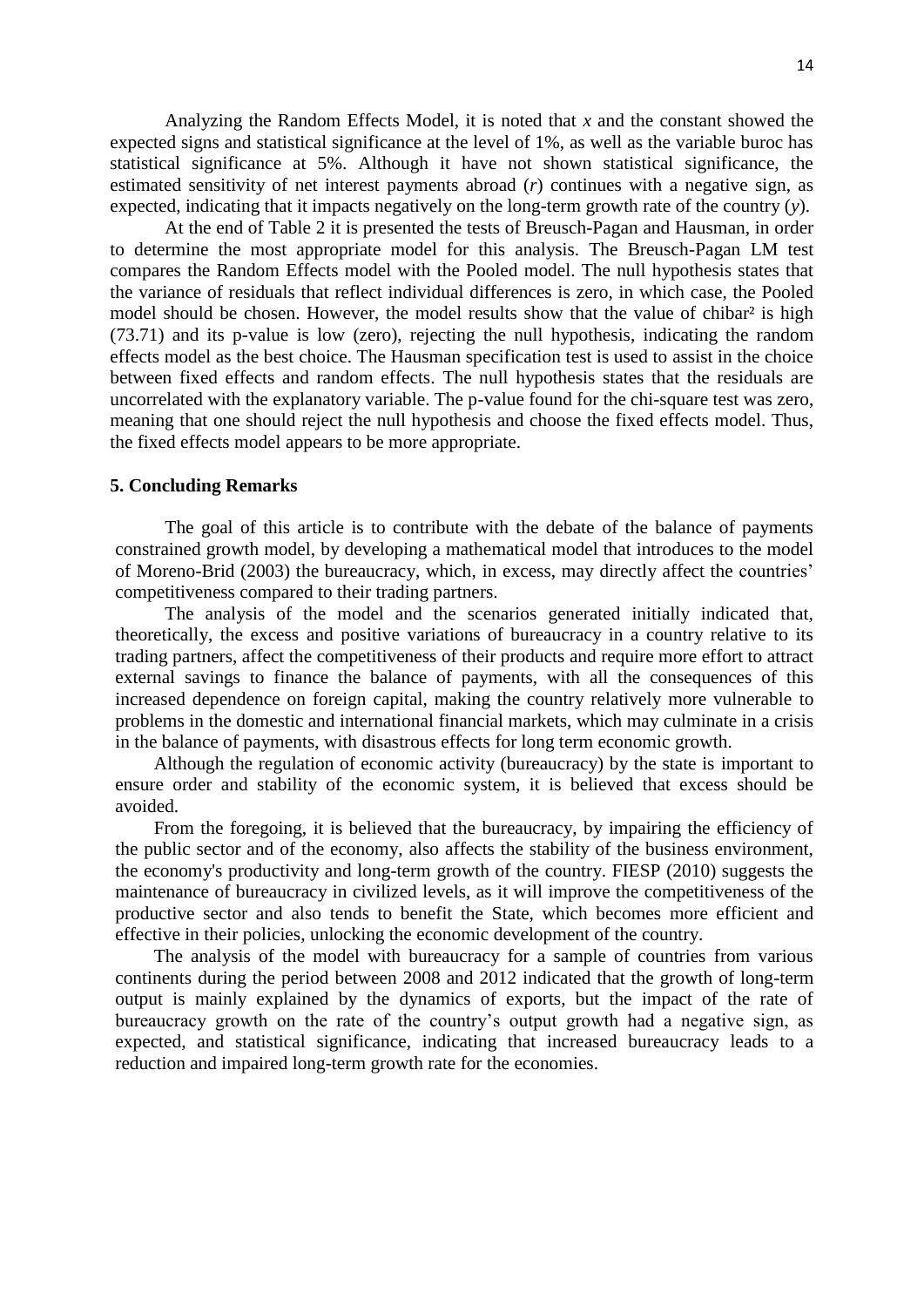# **6. References**

BACEN. Banco Central do Brasil. **Conceito de transferências unilaterais correntes.** Acesso em 15/07/2013. Disponível em: http://www4.bcb.gov.br/pec/series/port/metadados/mg174p.htm.

BRITTO, G.; ROMERO, J. P. **Modelos Kaldorianos de Crescimento e Suas Extensões Contemporâneas.** Texto para Discussão, nº449, UFMG/CEDEPLAR. 2011.

ELLIOTT, D.R.; RUPERT, R. **Explaining Growth Rate Differences in Highly Indebted Countries:** An Extension to Thirlwall and Hussain. Applied Economics, Vol.31, No.9 (September), pp.1145-48, 1999.

FERRARI FILHO, F.; CONCEIÇÃO, O. A. C. **A Noção de Incerteza nos Pós-Keynesianos e Institucionalistas: Uma Conciliação Possível?** Nova Economia, Belo Horizonte. V. 11. N. 1, p. 99-122, Julho/2001.

FERRARI FILHO, F.; TERRA, F. H. B. **As Disfunções do Capitalismo na Visão de Keynes e suas Proposições Reformistas.** Revista de Economia Contemporânea, Rio de Janeiro, v. 15, n. 2, p. 271-295, mai-ago/2011.

FIESP - Federação das Indústrias do Estado de São Paulo. **Burocracia: custos econômicos e propostas de combate.** Departamento de Competitividade e Tecnologia (DECOMTEC), Área de Competitividade. Relatório técnico. Junho, 2010.

FMI - Fundo Monetário Internacional. **International Financial Statistics (IFS)**. Acesso em: 10 de agosto de 2013. Disponível em: http://elibrarydata.imf.org/FindDataReports.aspx?d=33061&e=169393.

FREITAS, F. **O Modelo Kaldoriano de Crescimento Liderado pelas Exportações.** Anais do XXXI Encontro Nacional de Economia, ANPEC. 2003.

GALLARDO, J. L.; CARVALHO, F. C. **Uma Estratégia de Desenvolvimento na Tradição Keynesiana-Estruturalista.** Sociedade e Economia: estratégias de crescimento e desenvolvimento. Resumo do artigo "Resuming growth in Latin America: short and long term policies". Revista de Economia Política, v. 28 (3). 2008.

HUSSAIN, M. N. **The Balance of Payment Constraint and Growth Rate Differences among African and East Asian Economies**, African Development Review, Vol. 11, No.1 (June), pp. 103-37. 1999.

HUSSAIN, M.N.; Gunter, B.G. **External Shocks and the HIPC Initiative: Impacts on Growth and Poverty in Africa.** African Development Bank, Economic Research Working Paper, Nº 75 (July), 2005.

HUSSAIN, M. N. **The Implications of Thirlwall's Law for Africa's Development Challenges**". In: Philip Arestis, John McCombie and Roger Vickerman (eds), Growth and Economic Development: Essays in Honour of A. P. Thirlwall (Cheltenham: Edward Elgar). 2006.

KEYNES, J. M. **The General Theory of Employment, Interest and Money.** New York: Harcourt Brace, 1964.

LAMONICA, M. **Modelos de Crescimento Induzido pela Demanda Compatível com Restrição Externa:** a Herança de Kaldor. PESQUISA & DEBATE, SP, volume 22, número 2 (40) pp. 291-320. 2011.

MORENO-BRID, J. C. **On capital flows and the balance-of-payments constrained growth model.** Journal of Post Keynesian Economics, 21(2), 283–297. 1998-9.

MORENO-BRID, J. C. **Capital Flows, Interest Payments and the Balance-of-Payments Constrained Growth Model**: A Theoretical and Empirical Analysis. Metroeconomica, 54(2- 3), 346-365. 2003.

SILVA, O. M.; CRUZ Jr, J. C. **Dados em painel:** Uma análise do modelo estático. In: SANTOS, M. L; VIEIRA, W da C. Métodos quantitativos em economia. Viçosa, 2004.